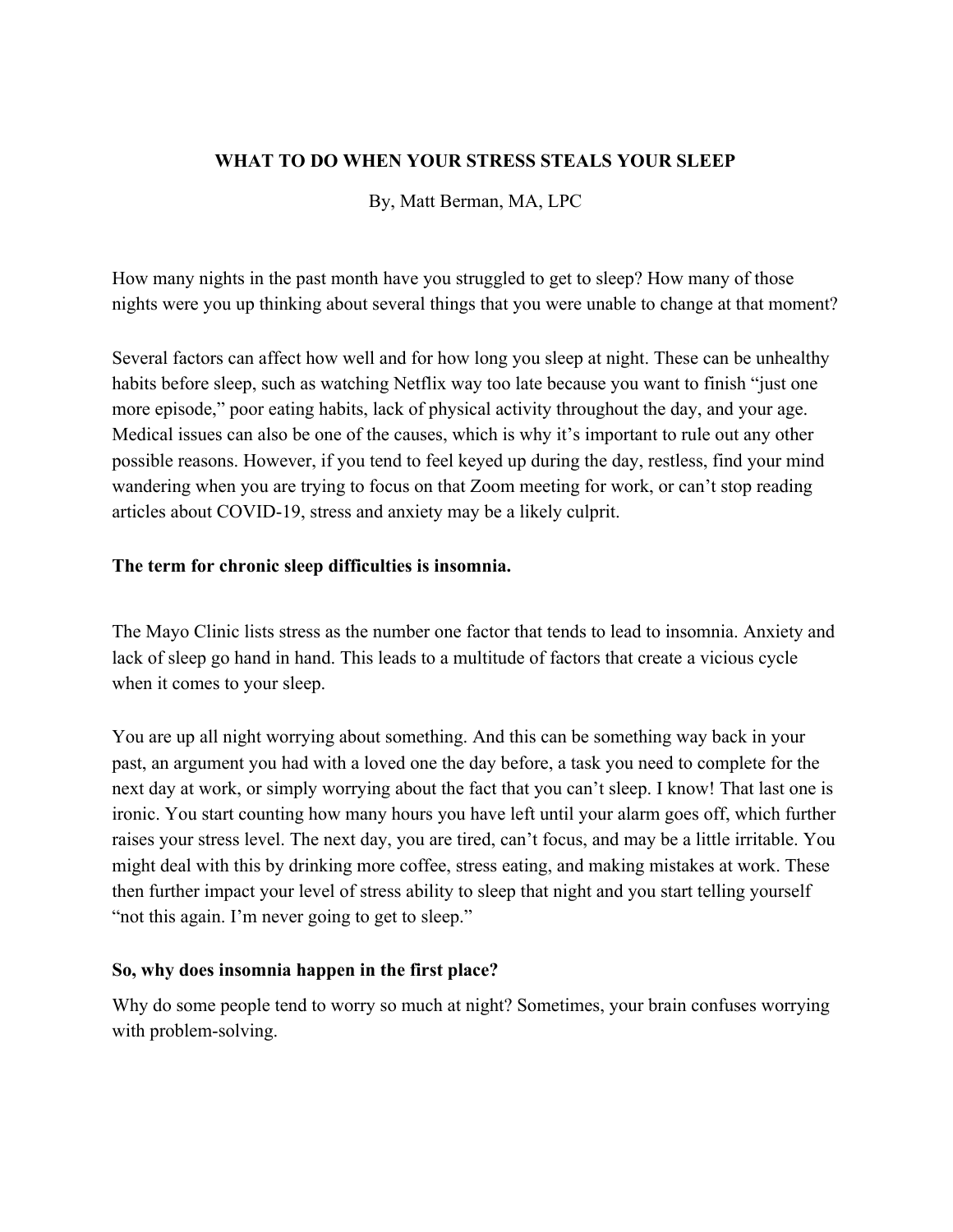There is a healthy degree of worry. Some worry can lead to focusing on problems rather than ignoring them. If you are focused on a problem, it will be more likely that you will come up with some ways to solve it rather than simply sweeping it under the rug.

However, your level of worry can be dialed up way too high. It can cause you to overthink things or create doubt for possible solutions. Often, you may worry incessantly about things that don't even have a solution. These may be unsolvable problems.

If you're up late worrying about when a vaccine will be created for COVID-19, a vaccine isn't then going to be discovered any faster. If you're up ruminating about something that happened six months ago, there probably isn't anything you can do about it now. And certainly not in the middle of the night when you're trying to sleep. You might even be thinking to yourself "These are some of the things I worry about but I *know* that these things aren't true. I worry constantly about getting sick or my loved ones getting sick and I know my worrying won't speed up the creation of a vaccine. But I can't shut my brain off."

The problem is that we most likely believe these things on an intellectual level. "I know that thinking about something that happened in the past won't change what happened." "I know that worrying isn't necessarily going to make me any safer." However, sometimes our brains can't tell the difference between problems happening to us right now that we can work through and problems that we either can't control or can't solve until a later time.

How many times do you worry about things that end up *never* happening? Worry is your brain's way of trying to prepare you for a problem. But worry tends to lead to more worry, not necessarily solutions. This is especially true at night when you are trying to get some rest and don't have as many distractions as you have throughout the day. In a way, your defenses are down and it becomes more likely that anxious thoughts may creep into your head.

I have worked with some individuals who are very effective at keeping worrying thoughts at bay during the day, but once their head hits the pillow, their thoughts start racing. One of the best ways you can start taking control of your sleep again is by developing a healthy nighttime routine. This will quiet down those loud and incessant thoughts at night.

#### **Stop Doom Scrolling!**

You may be asking, what the heck is *"doom scrolling??"* With new technology comes new funny-sounding lingo.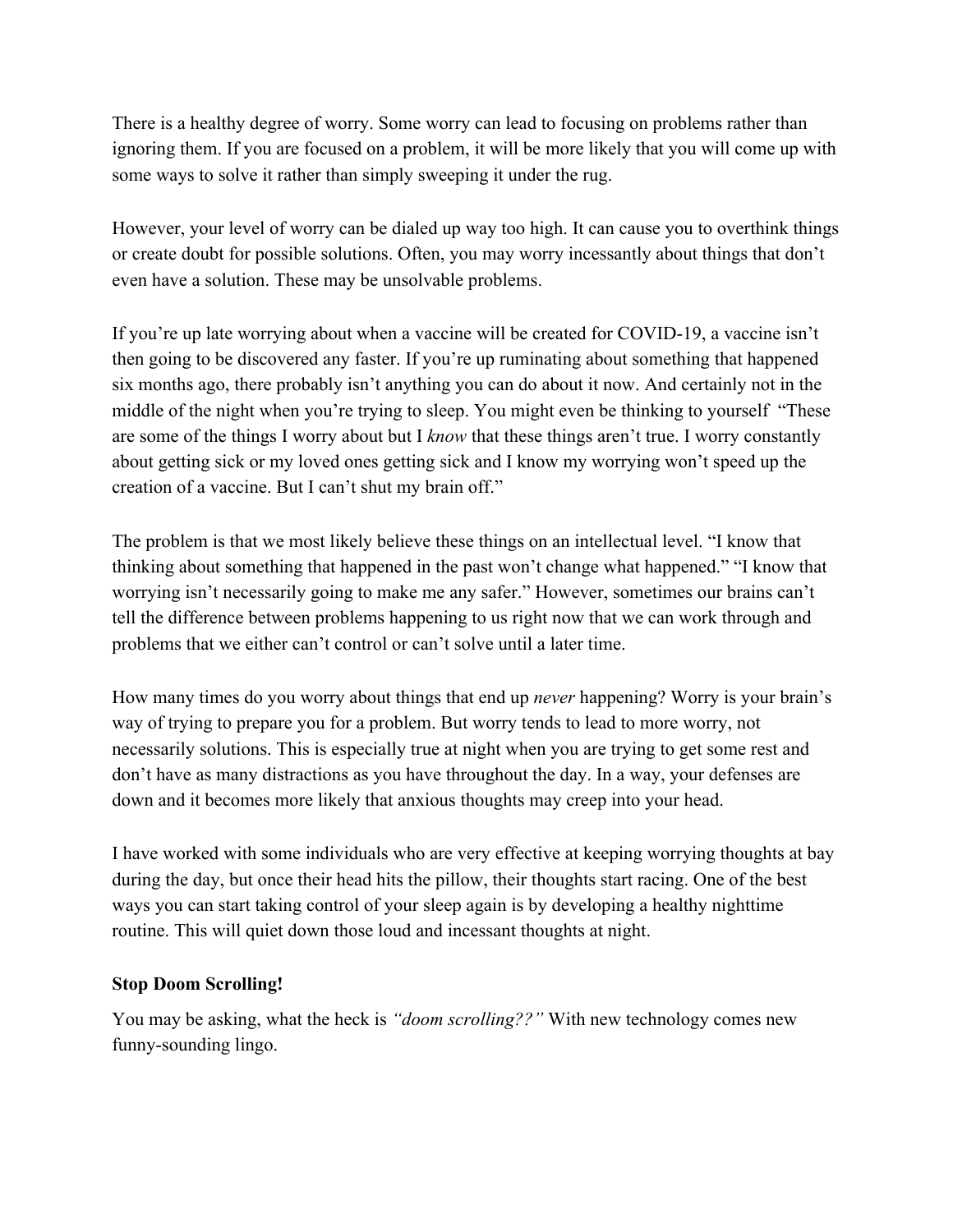Do you ever get stuck reading Facebook or Twitter and start reading one scary or upsetting news story and then go deeper down this rabbit hole of articles, posts, and comments until you look at the time and you've just spent 2 hours in mental anguish? That's doom scrolling.

The infinite barrage of news, facts, misinformation, angry comments, and upsetting imagery that make up your news feed creates a desire to keep reading more. Your brain takes in all of this information and tries to find a way to gain control. You try to gain control by reading more and more and in an attempt to inform yourself or battle people on social media, which are both endless pursuits. You rile yourself up to becoming even more anxious, angry, and helpless. These are not the emotions you want before bedtime.

How often do you find yourself engaging in this before bed? Looking at screens before bed isn't recommended as it is. I would certainly recommend turning off all screens before bed if I didn't stare at screens before bed myself!

But if you can't quite bring yourself to drop the screens altogether, it's important to at least change what you are reading and watching before bed. Stick to media where you know you won't come across something upsetting. This most likely eliminates Facebook and Twitter. Try watching a light comedy before bed or something funny on YouTube. Listen to a guided meditation podcast or a recording through a mindfulness service such as [Headspace](https://www.headspace.com/).

## **Stop Thinking and Start Writing**

When some people hear the word "journaling" they think about a secret book that holds their deepest and most personal thoughts. But journaling can also just be the act of writing down your racing thoughts to get them out of your head.

Many chronic worriers spend their nights planning for the next day. "What should I say at that meeting tomorrow?" "I have so much to get done. How am I going to get through the day?" "Did my kid really mean what he said to me when we were arguing?" Some of these issues may have a solution, such as building up the confidence to speak up at those difficult meetings, prioritizing tasks better, or talking with a loved one about that conversation that went awry. However, 2:00 am is not the time to problem-solve.

You might be awake worrying because you think that if given more time, a solution will come to you. Therefore, your brain spends countless hours ruminating about whatever you are worried about, trying to make sense of challenging situations, and playing scenarios like a movie in your head over and over.